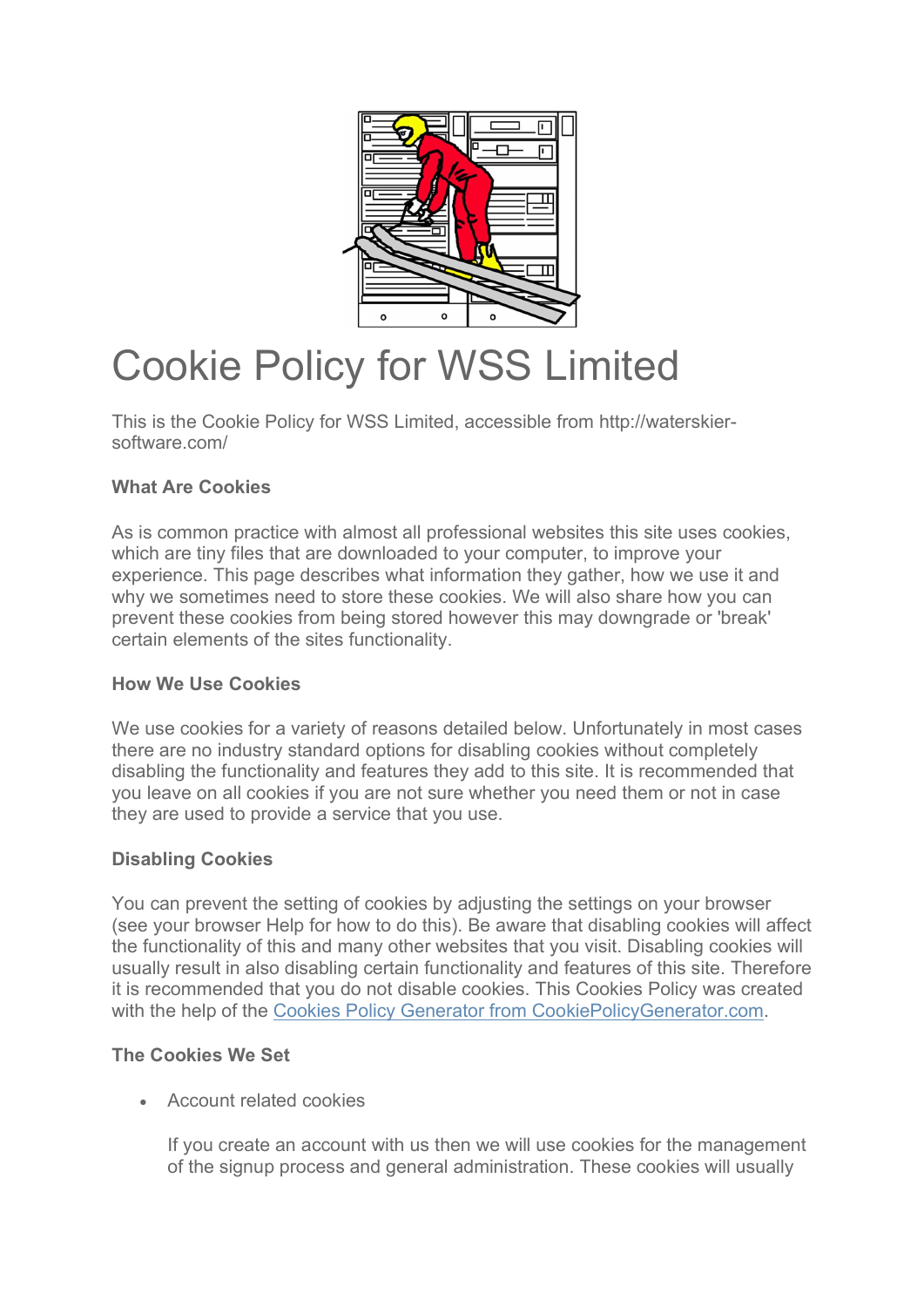be deleted when you log out however in some cases they may remain afterwards to remember your site preferences when logged out.

Login related cookies

We use cookies when you are logged in so that we can remember this fact. This prevents you from having to log in every single time you visit a new page. These cookies are typically removed or cleared when you log out to ensure that you can only access restricted features and areas when logged in.

• Fmail newsletters related cookies

This site offers newsletter or email subscription services and cookies may be used to remember if you are already registered and whether to show certain notifications which might only be valid to subscribed/unsubscribed users.

• Surveys related cookies

From time to time we offer user surveys and questionnaires to provide you with interesting insights, helpful tools, or to understand our user base more accurately. These surveys may use cookies to remember who has already taken part in a survey or to provide you with accurate results after you change pages.

Forms related cookies

When you submit data to through a form such as those found on contact pages or comment forms cookies may be set to remember your user details for future correspondence.

• Site preferences cookies

In order to provide you with a great experience on this site we provide the functionality to set your preferences for how this site runs when you use it. In order to remember your preferences we need to set cookies so that this information can be called whenever you interact with a page is affected by your preferences.

#### Third Party Cookies

In some special cases we also use cookies provided by trusted third parties. The following section details which third party cookies you might encounter through this site.

 This site uses Google Analytics which is one of the most widespread and trusted analytics solution on the web for helping us to understand how you use the site and ways that we can improve your experience. These cookies may track things such as how long you spend on the site and the pages that you visit so we can continue to produce engaging content.